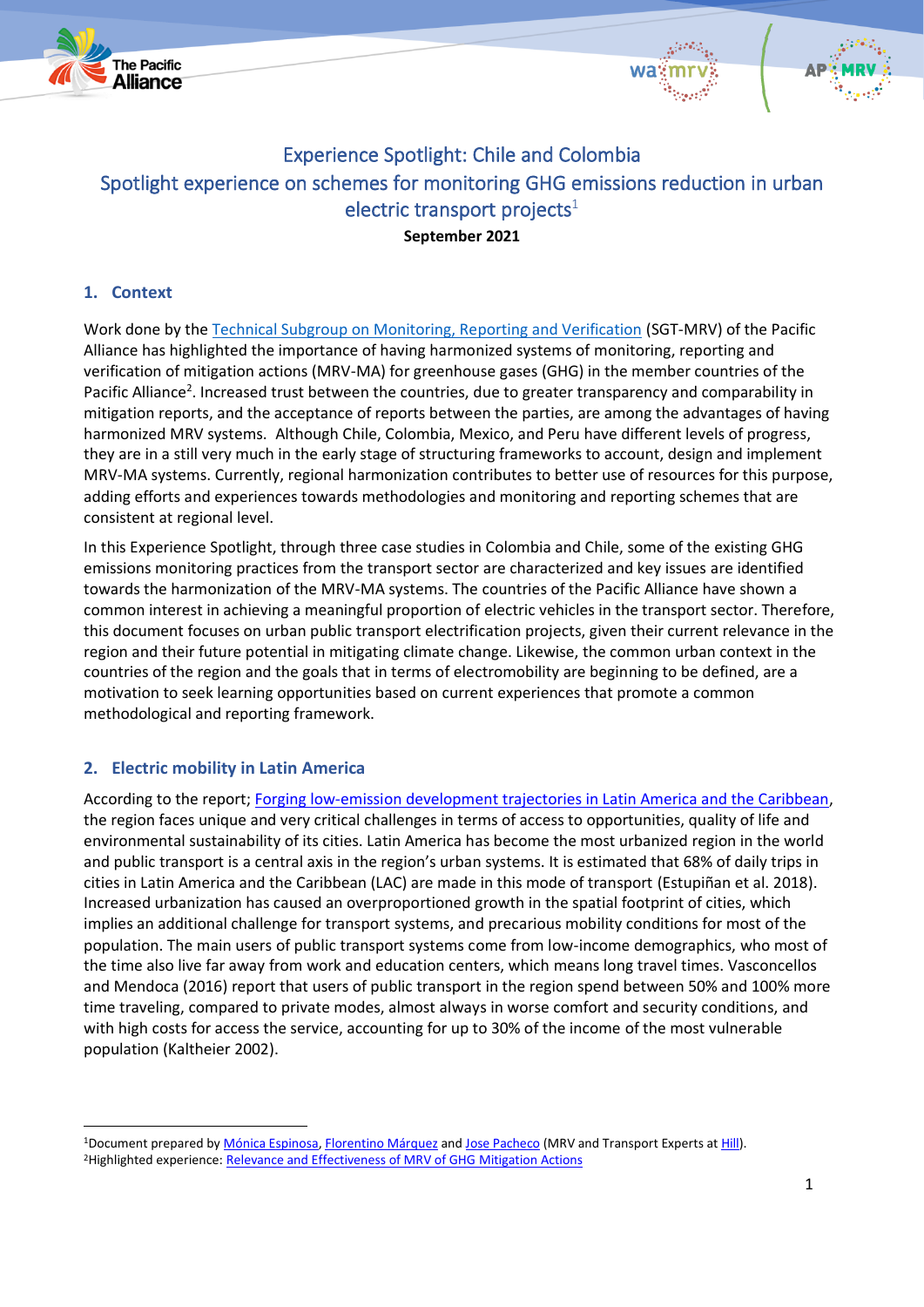In this social and environmental context, the technological and operational transformation of public transport systems is a priority, not only because of its impact on the consumption of fossil fuels and GHG emissions, but also because of other negative externalities that affect most of the population in large cities, particularly in terms of local air pollution and higher occurrence of cardiorespiratory diseases.

The electrification of public transport has been gaining relevance in the LAC region, by giving priority to different technological projects in the agendas of climate change, mobility, sustainable development, and

*Of the total GHG emissions from energy consumption at global level, 25% is attributed to the transport sector. This share is 30% in Colombia, 34% in Peru and 27% in Mexico (Bataille et al. 2020), while in the case of Chile it accounts for 33% (MMA, 2020). In Latin American cities, transport is also a major contributor to local air pollution phenomena.*

energy efficiency. In Chile, for example, the [National Electromobility Strategy](https://energia.gob.cl/sites/default/files/estrategia_electromovilidad-8dic-web.pdf) envisions that by 2050, 100% of public transport vehicles will be electric, and 40% of private vehicles. Today the country has electric rail transport systems (Metro de Santiago, Valparaiso Metro, Tren Central and Biotrén) and is scaling initiatives for electrifying buses and taxis. Furthermore, the Long-Term Climate Strategy, which is currently undergoing a [public consultation](https://consultasciudadanas.mma.gob.cl/portal/consulta/107) process, recommends even more ambitious objectives subject to validation, including:

- i) reconversion of all buses in the different regions of the country by 2040;
- ii) electric vehicles accounting for 60% of the country's total fleet by 2050, including both private and commercial vehicles; and
- iii) 71% conversion level for load transport vehicles based on electromobility and green hydrogen by 2050; and
- iv) achieving full conversion (100%) of basic and collective taxis by 2050.

In Colombia they are proposing -through the law for the promotion of electric vehicles [\(Law 1964 of 2019\)](https://dapre.presidencia.gov.co/normativa/normativa/LEY%201964%20DEL%2011%20DE%20JULIO%20DE%202019.pdf)- that by 2030 all vehicles purchased for mass passenger transport systems in the main cities of the country have to be electric or zero-emission, and that by 2026, 30% of the fleet of official vehicles in cities with more than 100,000 inhabitants must be electric (Colombia's government 2019b). Likewise, the National Electric Mobility [Strategy](https://www1.upme.gov.co/DemandaEnergetica/ENME.pdf) (ENME) aims at having 600,000 electric vehicles circulating in the country by 2030 (Colombia's government 2019a).

Strengthening the mechanisms for monitoring, reporting, verification, and improved follow-up of the operational and environment performance of such projects should be developed in a complementary manner. Among other advantages, this would give transparency to the impacts in mitigating GHG emissions, and the standardization of methodologies would allow reducing transaction costs for MRV processes, as well as facilitating and enabling the participation of PA countries in carbon markets.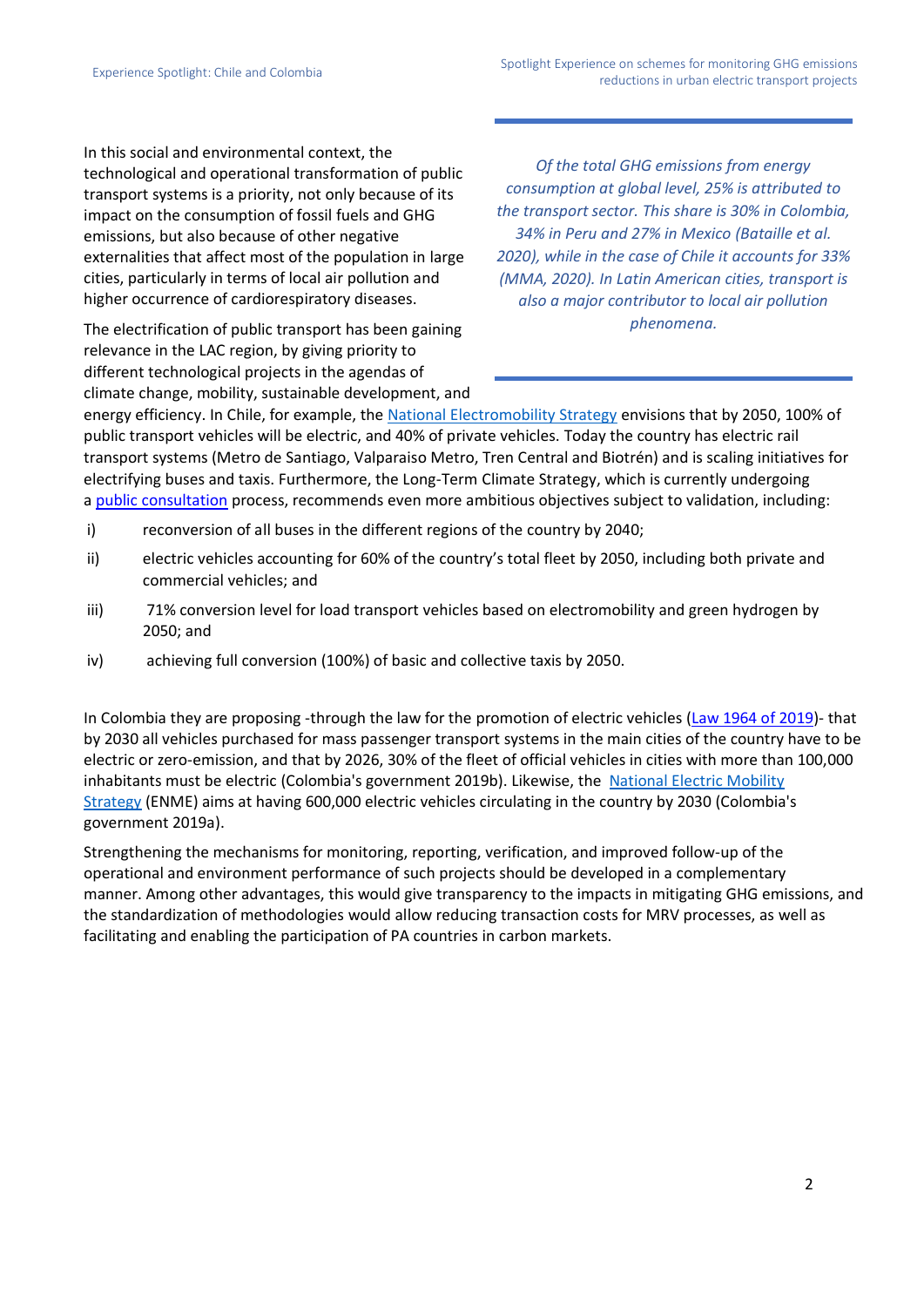### **3. Case studies**

This paper was developed with three case studies: the electric cable cars of Medellin [\(Metro Cable\)](https://www.metrodemedellin.gov.co/viaje-con-nosotros/sistema-integrado/l%C3%ADnea-k) and Bogota [\(TransmiCable\)](https://www.transmilenio.gov.co/TransMiCable/), which serve as feeders to the mass Metro system and to a bus rapid transit system (BRT), respectively; and the third case, the fleet of electric buses of the [Metropolitan Mobility Network](https://www.red.cl/) in Santiago, Chile.



**Electric buses in Santiago's Metropolitan Area:** The Metropolitan Mobility Network (formerly known as *Transantiago* and now just as *Red*) integrates the city´s public transport services and the fare system. It is operated by six concessionaires over 380 routes, in addition to the Santiago Metro and the MetroTren. The bus service covers 680  $km^2$ , corresponding to the 32 communes that make up the Santiago metropolitan area, home to some 6.2 million people. To meet the demand, it uses about 6,950 buses, of which 32% are zero or ultra-low emissions, complying with the Euro VI pollutant emission standard. With the electrification process of the fleet, which began in 2017, 784 electric buses have been incorporated to date.

<sup>3</sup> [Project 3224: Cable Cars Metro Medellin, Colombia.](https://cdm.unfccc.int/Projects/DB/TUEV-SUED1260805836.78/view)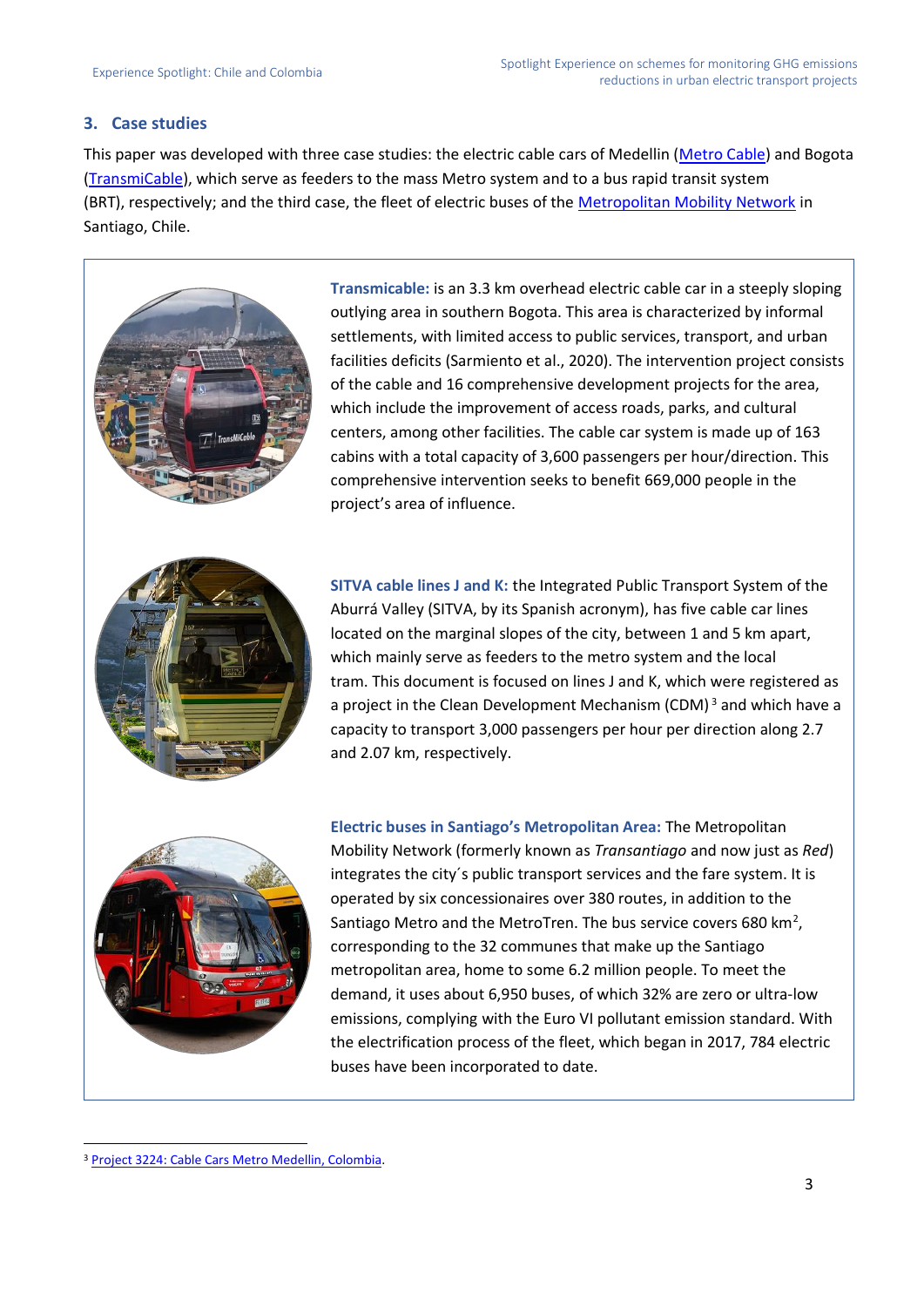### **4. MRV Systems for GHG emissions in the case of studies**

#### **Do the NDCs of Colombia and Chile include these electric mobility projects?**

Although the three cases presented in this paper reduce GHG emissions from the transport sector, only the [Santiago Metropolitan Area electric bus system](https://energia.gob.cl/electromovilidad/transporte-de-pasajeros/buses-electricos-red) (*Red*) is included in the portfolio of mitigation measures of Chile's NDC. The J and K lines of Medellin's SITVA cable, which were part of the [MDL mechanism up until 2017,](https://cdm.unfccc.int/Projects/DB/TUEV-SUED1260805836.78/view) are not considered among transport sector mitigation actions at the national level. The Bogota cable is not among the projects included in Colombia's NDCs (2015, 2020).

| <b>Case Study</b>                                               | <b>Project Type</b>        | <b>Are GHG emission</b><br>reductions monitored?                               | Are these projects part of the NDCs?                                                                                                                         |
|-----------------------------------------------------------------|----------------------------|--------------------------------------------------------------------------------|--------------------------------------------------------------------------------------------------------------------------------------------------------------|
| Transmicable<br><b>Bogota, Colombia</b>                         | Electric cable car         | Yes, but presented in<br>terms of carbon<br>intensity.                         | No, but can potentially be included.                                                                                                                         |
| SITVA cable lines J & K<br>Medellin, Colombia                   | Electric cable car         | Yes, until 2017.                                                               | No, certified reductions are attributable<br>to whoever buys the CERs.                                                                                       |
| Metropolitan Mobility<br>Network<br><b>Gran Santiago, Chile</b> | 12-meter electric<br>buses | No, but the operating<br>data reported would<br>allow them to be<br>estimated. | Yes. It is also included in the National<br>Electromobility Plan, the GHG<br>Mitigation Plan for the energy sector,<br>and in the Long-Term Climate Strategy |

#### *Table 1. Characteristics of the electric transport systems in the case studies.*

*Source: Prepared by the authors based on a review of BUR, NDC and national climate change policies in both countries.*

### **Why are the GHG emission reductions of these electric mobility projects monitored?**

GHG emissions are monitored in all three case studies; however, monitoring in each project responds to different reasons as explained below.

- The Transmicable project, prioritized in the city's development plan, is covered by Bogota's [Public Policy](http://www.sdp.gov.co/content/sistema-de-seguimiento-y-evaluacion-de-politicas-publicas-ssepp)  [Monitoring and Evaluation System \(SSEPP\).](http://www.sdp.gov.co/content/sistema-de-seguimiento-y-evaluacion-de-politicas-publicas-ssepp) Under this system, the local government develops project evaluations to generate information for decision-making and to allow the traceability of projects and policies over time. In particular, for Transmicable, an impact assessment methodology was designed for five components: urban, social, transport, economic and environmental (District Mobility Secretariat, 2020). The methodology for the environmental component includes:
	- o i) identification of ecologically sensitive areas and mass removal processes.
	- $\circ$  ii) air quality: local emissions from public transport and personal exposure to air pollution; and
	- $\circ$  iii) the carbon intensity of trips with origin or destination in the intervention area.
- Monitoring of emissions by the SITVA cable lines J and K in Medellin, was developed under the CDM between 2010 and 2017. The monitoring was carried out with the "[Small-scale Methodology -](https://cdm.unfccc.int/methodologies/DB/I7O8EX3R0PA22GNGBJMH2FHCOIL03L) Cable cars [for mass rapid transit systems \(MRTS\)](https://cdm.unfccc.int/methodologies/DB/I7O8EX3R0PA22GNGBJMH2FHCOIL03L)" standardized methodology.
- This methodology considers GHG emissions by combustion in the operation of transport modes other than cable, emissions from feeders to the cable stations, and electricity used in cable operation.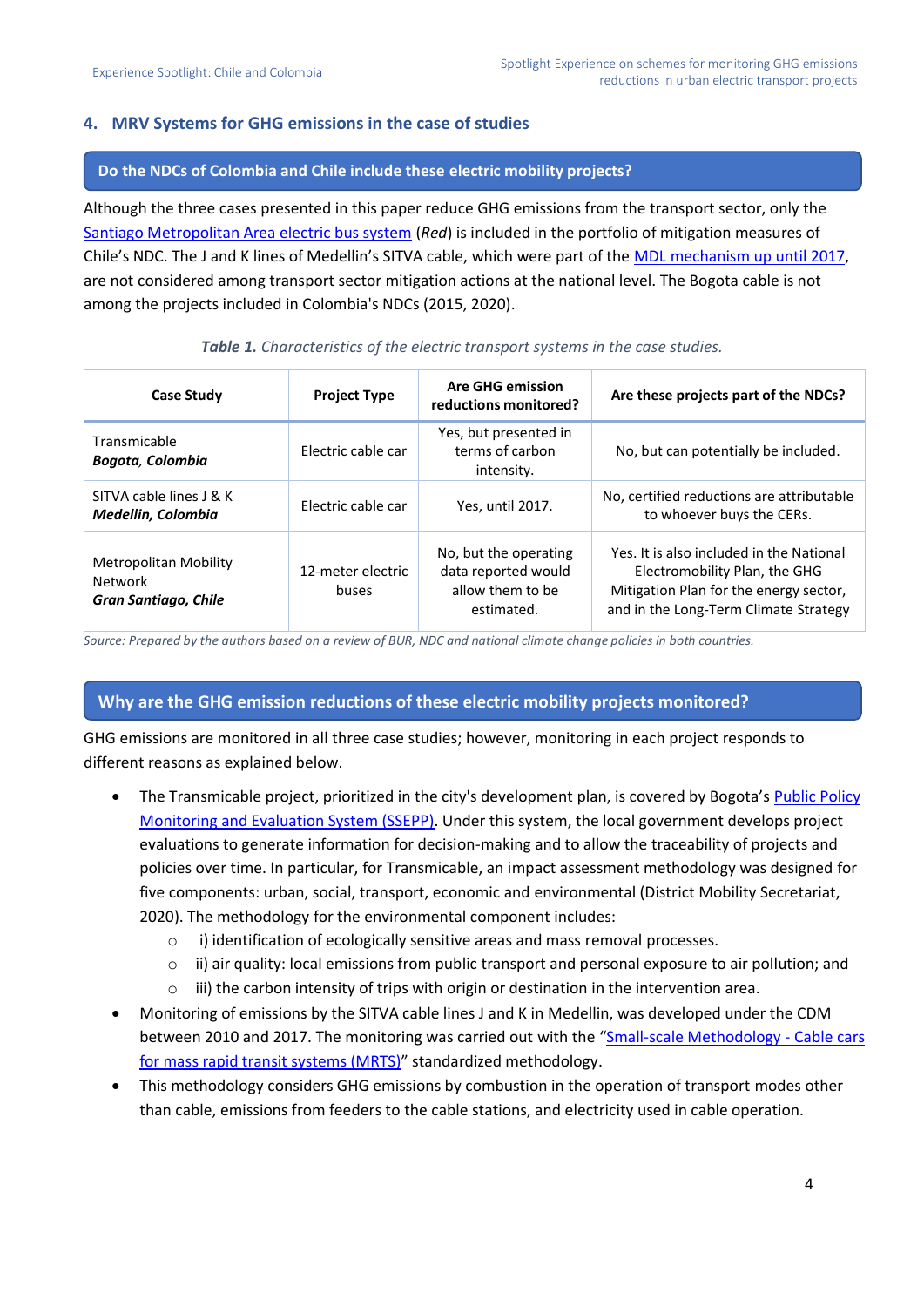• In Chile, the Urban Roads and Transportation Program (known as SECTRA, after the acronym of the former Secretary of Transport Planning) monitors emissions of the mobility system in the Santiago Metropolitan Area, based on annual updates of the Vehicle Emissions Model - MODEM<sup>4</sup>. This tool quantifies the emissions of local and global pollutants to comply with Article N°6 of the Metropolitan [Region Atmospheric Decontamination and Prevention Plan,](https://ppda.mma.gob.cl/region-metropolitana/ppda-region-metropolitana/) which requires an annual emissions report for the *Red* system. For this, characterization data of the bus fleet and annual activity levels are collected and processed, among other datasets. The emission factors of the different pollutants, including GHGs, come from the European COPERT model<sup>5</sup>. It should be noted that these reports are not made to report GHG emissions with respect to monitoring national mitigation goals, since the vehicle emissions model is a tool for evaluating the emissions of transport systems on an urban scale, not regional or national.

# **Are the same guidelines followed when monitoring GHG emissions in these different electric mobility projects?**

For the evaluation of GHG emissions in Transmicable, two indicators related to GHG emissions are used, which are compared during the execution of the project against the baseline.

- **CO2e emissions per trip:** this indicator is calculated considering the modal distribution of trips on working days, made by the population in the project intervention area. This is determined through surveys that are carried out as part of the impact evaluation. Representative emission factors for the fleet are assigned considering the characteristics of the public transport buses that provide service in the area, and the characteristics of the city's fleet for the other modes.
- **CO2e emissions during morning rush hour** of the public transport system that operates in the intervention area. This is determined considering information provided by the companies that supply the public transport service, covering the fleet's activity and the main characteristics of the buses.

These two indicators are not directly comparable with the information generated in a national GHG emissions inventory. However, from the first one, emissions reductions can be estimated and compared with the national inventory.

Lines J and K of the Medellin cable system employ the "Small-scale Methodology - Cable cars for mass rapid transit systems (MRTS)" methodology endorsed by the United Nations Framework Convention on Climate Change (UNFCCC). This includes the analysis of the complete trips of the passengers who use the cable at some stage between origin and destination using different modes of transport. Figure 1 is a diagram of the methodology to estimate the emissions reduced comparing a baseline scenario and a mitigation scenario.

In this sense, emissions can be quantified as:

- Base emissions: generated in the absence of a project.
- Indirect emissions: generated during entry and exit of the cable stations, when the project is in operation.
- Direct emissions: generated by operation of the cable (through consumption of electricity).

<sup>4</sup> The development of MODEM was commissioned in 1999 by SECTRA / MIDEPLAN to incorporate the environmental variable in the Development Plan (PdD) applied to the Urban Transportation System (STU). Since then, it has been improved and updated based on the availability of input data such as vehicle flows, emission factors and vehicle categories.

<sup>&</sup>lt;sup>5</sup> COPERT is the emissions model used by the European Environment Agency (EEA).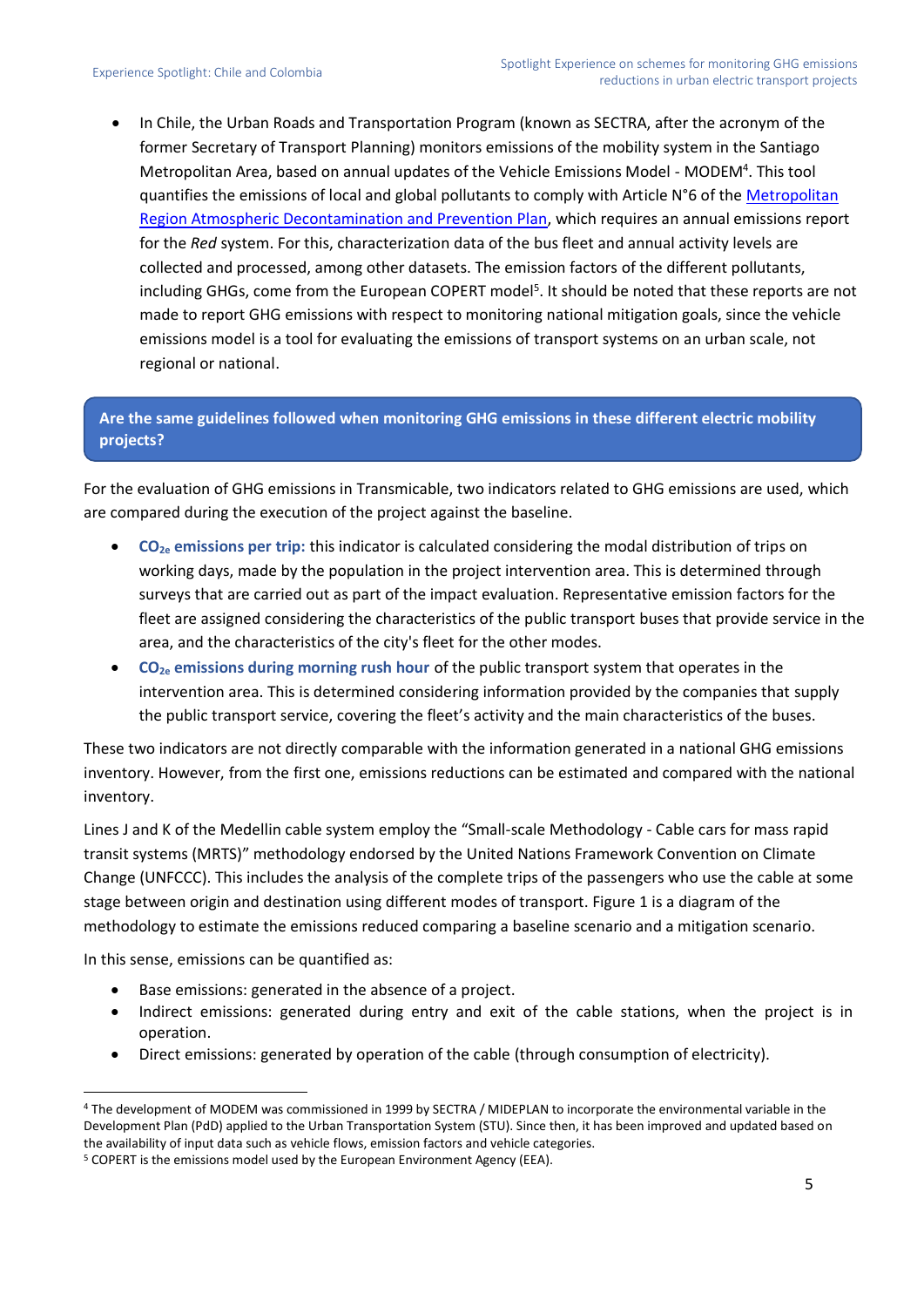

*Figure 1: Stages of each trip used to calculate direct and indirect emissions.* Source: Adaptation of the ASM-III.U – Cable Cars for Mass Rapid Transit Methodology.

Strictly speaking, this CDM methodology does not coincide with the top-down orientation for national and regional GHG inventories. Although Certified Emission Reductions (CER) that haven't been commercialized can be reported within the framework of the NDC, these projects have suspended the verification processes due to a lack of financial resources and the uncertainty of the carbon markets.

To monitor the environmental impacts of operating the *Red* bus system, the Chilean government uses the MODEM emissions model, which is based on the methodology used by the Environment Ministry (former National Environmental Commission) to determine Emission Inventories in the Metropolitan Region and other intermediate cities (Osses, 2002). MODEM is integrated into the ESTRATUS<sup>6</sup> transport model and in the emission factors database used in the COPERT model, allowing to obtain emission data for specific pollutants associated with different vehicle categories from the vehicle activity data calculated across the Greater Santiago Road network. This ensures that emissions estimates follow a bottom-up approach that reflects the operating conditions of the mobility system, and with a high degree of technical rigorousness.

MODEM is used as an urban transport planning tool, with the purpose of making environmental evaluations of transport plans or projects. MODEM results are not comparable with national GHG inventories. The model is run for 22 cities (80% of the population) and not for the entire national road transport system. A review of the territorial limits used for analysis in MRV schemes is very important to guarantee the comparability of the national, regional and local emission inventories.

<sup>6</sup> ESTRATUS is a classic 4-stage transport model (generation, distribution, modal partition, allocation) based on the road network (links and nodes), the characteristics of the traffic-network (length, free-flow time, capacity, flow fixed vehicle) and simulation results for each network link (allocated flow, travel time, travel speed).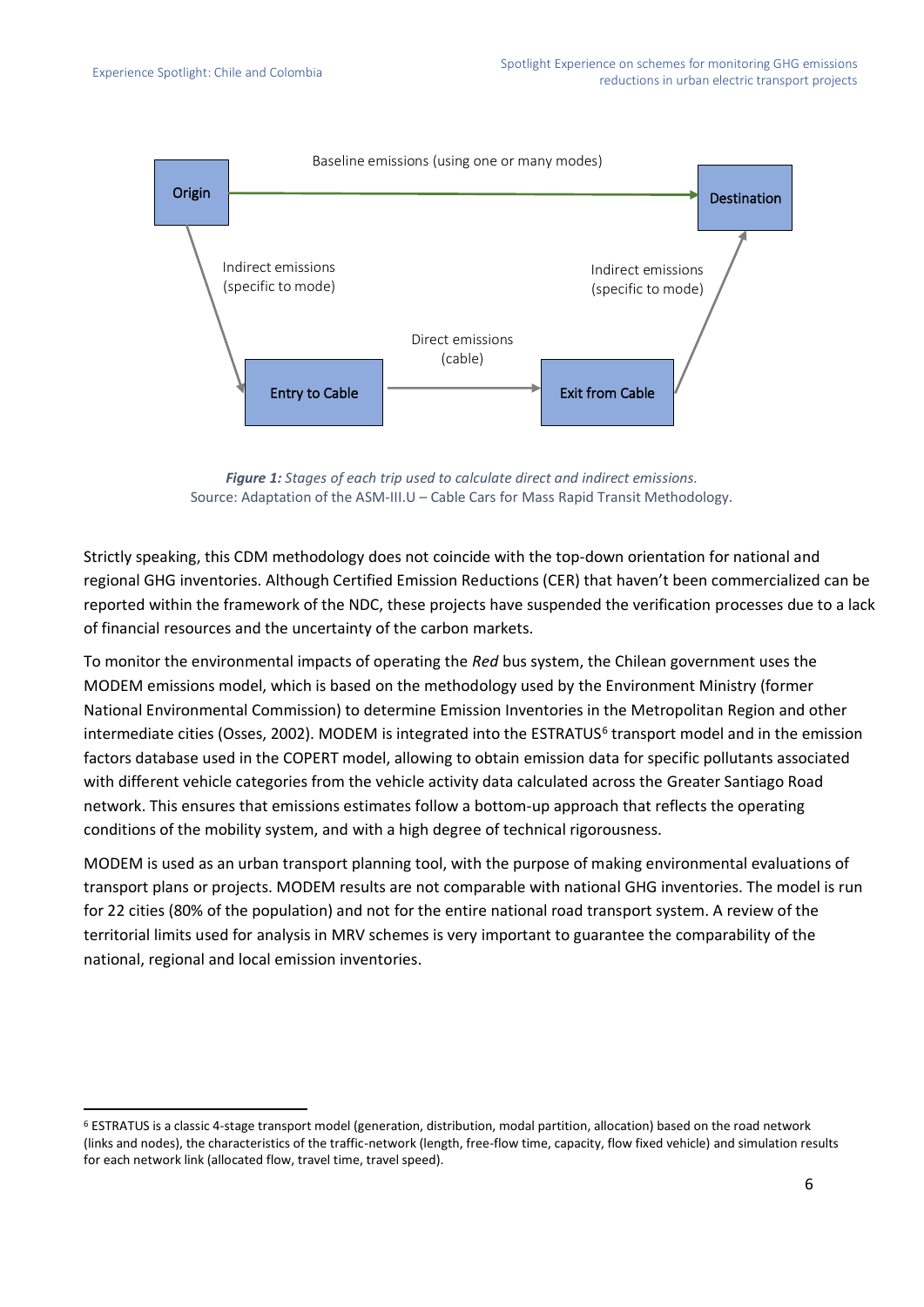#### **Is there a GHG emissions verification mechanism in these electric mobility projects?**

- In the region, there are technical and institutional capacities that can carry out emission mitigation verification processes, either first-party (entities that meet the requirements to verify their own data and processes) or third-party (entities endorsed or certified to carry out verification processes on behalf of the interested parties). However, the existence of common technical verification guidelines among the cases studied is not evident.
- First-party verification is done for the Transmicable project. Impact evaluation studies are commissioned by Local Government to a third party, and compliance with minimum levels of precision and reliability in the follow-up analyzes is requested. These evaluations are carried out with local government auditors and no additional verification processes are required. The verification process covers the five components of the assessment and not just GHG emissions.
- The monitoring system for the reduction of emissions by SITVA's J and K cable lines in Medellin, as it is CDM, requires a third-party verification process. The project was verified by the [Colombian Institute of](https://www.icontec.org/)  [Technical Norms and Certification \(ICONTEC\)](https://www.icontec.org/) for the two reporting periods registered.
- For the case analyzed in Chile, the entity responsible for verifying compliance with sectoral mitigation goals, framed in the NDC, is the Environment Ministry, which does so through tools such as the National [Greenhouse Gases Inventories System \(SNICHILE\),](https://snichile.mma.gob.cl/) and the National Prospective System. However, no evidence of verification processes was found for emissions reduction calculations associated directly with operation of the *Red* electric bus fleet, which are used instead by the Metropolitan Region Prevention and Atmospheric Decontamination Plan. Given the installed capacity, it is possible to implement verification schemes with adequate coordination of the Environment, Energy and Transport & Telecommunications Ministries, the Metropolitan Public Transport Directory (DTPM) and the electric bus operating companies.
- Additionally, it is possible to take advantage of the *Huella Chile* climate management program, which seeks to promote the calculation, reporting and management of greenhouse gases in public and private sector organizations. For this, it offers technical support, quality labels, and manages a registry of emissions inventories, business sector carbon footprints, and mitigation measures. The program requires participating organizations to have third-party verification of their emissions reports and mitigation actions. The *Huella Chile* team confirms that the verifiers have all the legal requirements.

#### **5. Conclusions**

The three cases of electric transport projects studied monitor the impacts on GHG emissions with different motivations:

**Transmicable in Bogota:** due to the monitoring of local public policies on urban mobility, development, and poverty alleviation, reflected in Bogota's Public Policy Monitoring and Evaluation System (SSEPP).

**Medellin cable car:** due to the obligation to certify reductions under Clean Development Mechanism (CDM) projects.

**Electric buses in Santiago's Metropolitan Mobility Network**: monitoring of metropolitan air pollution policies and the Strategic Plan for Electromobility (the latter, included in the Chilean Nationally Determined Contribution, NDC).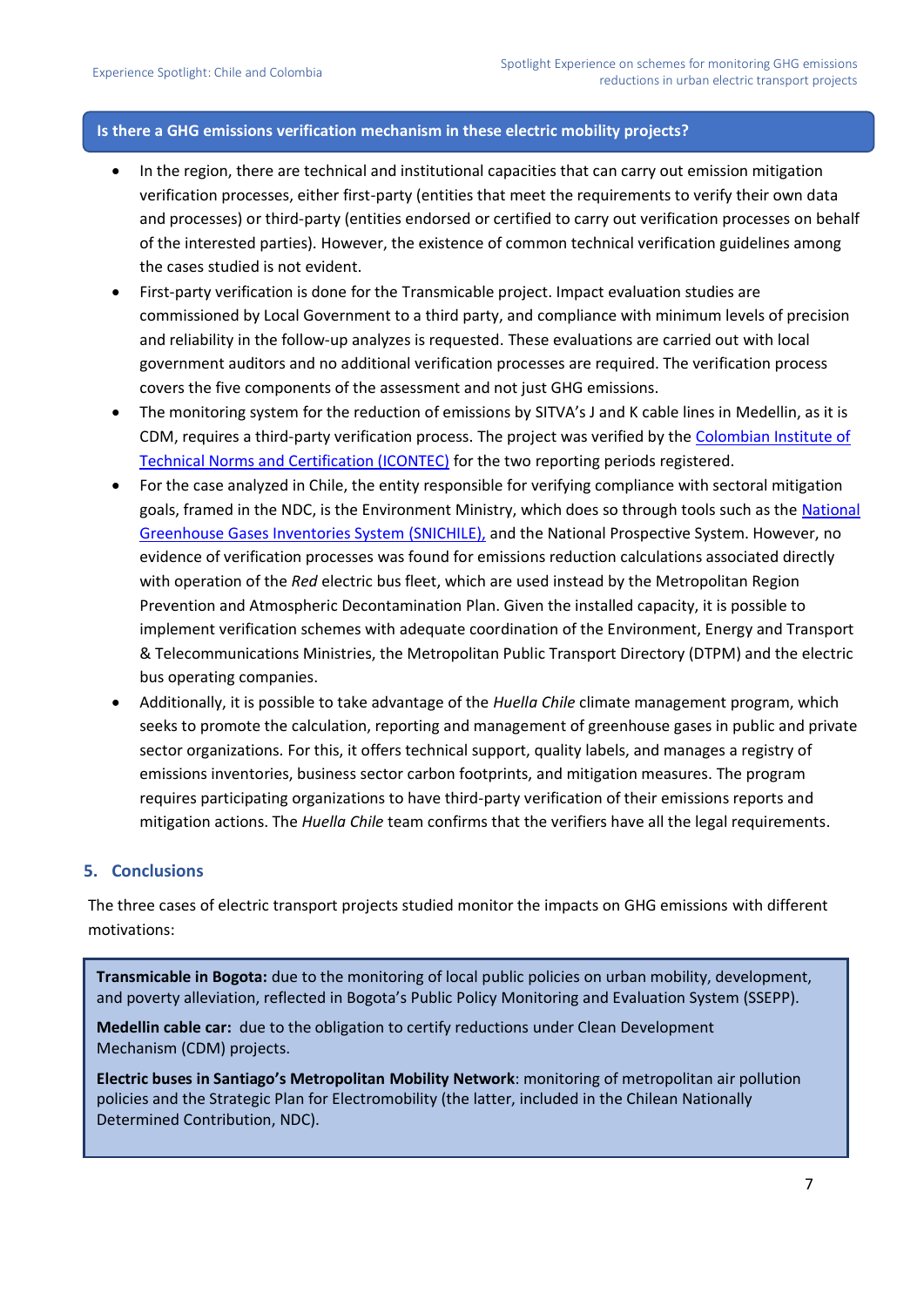Although monitoring practices are carried out in all three cases, these are not necessarily reflected in the national monitoring systems of transport GHG emissions. Better coordination and integration between local and national authorities is needed, in terms of identifying the projects that are contributing to reducing GHG emissions, but which are not considered in the portfolio of actions to achieve the NDC, as happens with the two Colombian cases. An example for other countries in the Pacific Alliance may be the case of Chile, in which the electrification of the fleet of buses in the Metropolitan Area of Santiago and the different regions is explicitly mentioned in the NDC and in the Long-Term Climate Strategy.

There is an opportunity to harmonize national MRV-MA systems with monitoring systems at local and sectoral level. The two projects analyzed in Colombia are not part of the NDC, however, both have MRV systems for GHG emissions. In Chile, there is a commitment to report information from operating companies of the Metropolitan Mobility Network, which are compiled by the DPTM and SECTRA to update local pollutant emission models. Despite having standardized bottom-up estimates, these are not part of a formal NDC monitoring system.

There are differences in the limits of the analysis systems and in the emission factors used to monitor local projects with respect national GHG inventories. Mechanisms should be sought to align local project monitoring processes with national and regional monitoring guidelines, including the standardization of mitigation project registries, as well as the calculation and data collection methodologies. For example, to the extent that the local project analyses are aligned to be consistent with the national inventories, there will also be comparable analyses between countries because national inventories are standardized under the IPCC methodology.

The bottom-up approach is common among the GHG emission estimation methodologies used to monitor the impacts of the electric transport projects analyzed in this document. This demonstrates the technical background and capacities of the authorities responsible for monitoring the impact of these projects presents an opportunity for the countries analyzed to move towards harmonizing and achieving common monitoring and reporting methodologies within the framework of the Pacific Alliance.

There is technical capacity available at the local level to develop emission reduction verification processes. Firstparty verification processes are developed for the Transmicable project in Bogota. For the Medellin project, since it is a CDM, there were third-party verification processes. In both cases, the verification was carried out by local entities. In Bogota a public entity conducts the verification - the District Mobility Secretariat, and in Medellin it was carried out by the ICONTEC. In the case of *Red*, the DTPM collects detailed information on fleet operations to monitor the performance of the public transport service, but no evidence of emission verification is found. The calculation protocols, in any case, are documented.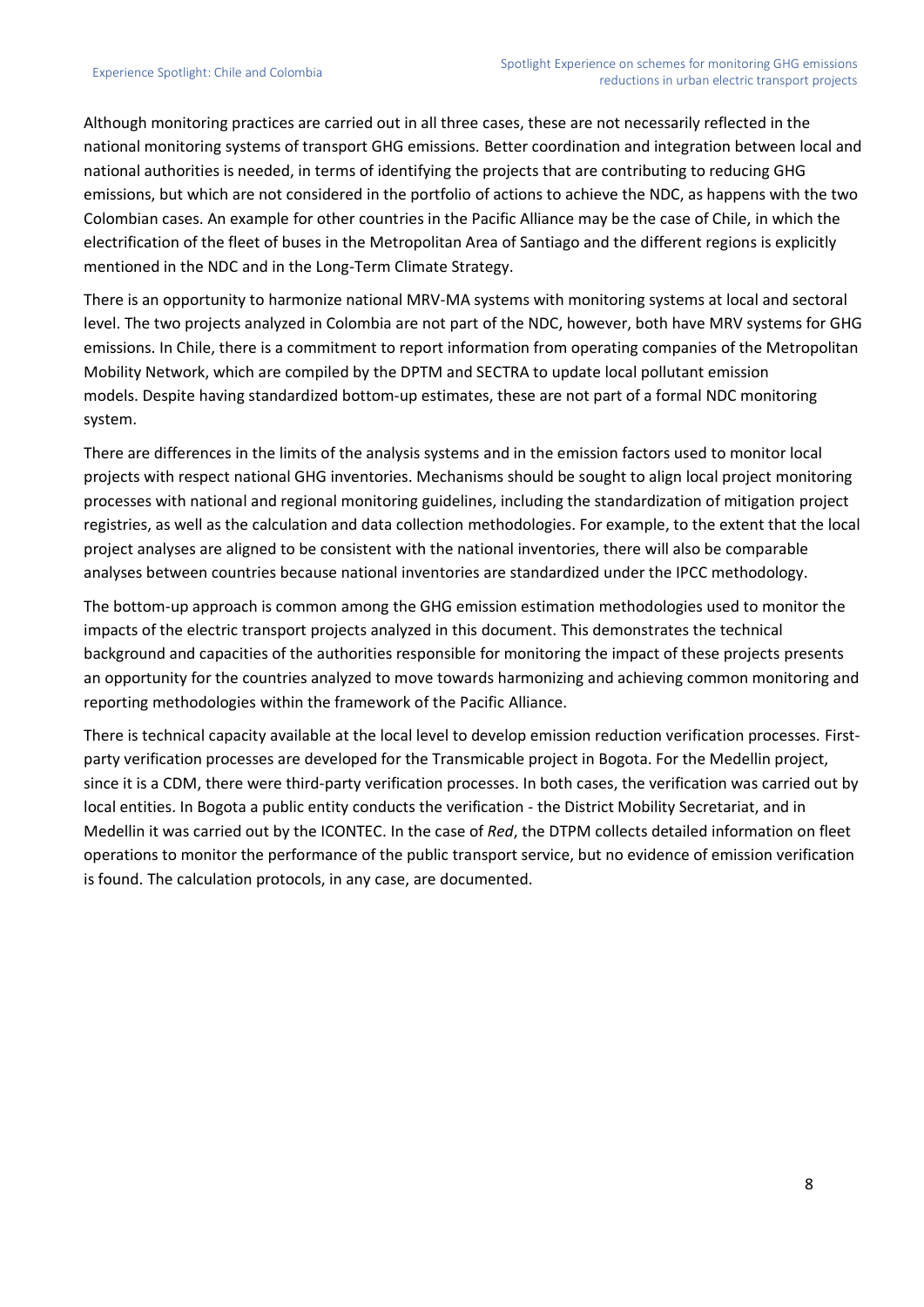## **6. Recommendations for the SGT-MRV**

Developing common MRV-MA standards for the Pacific Alliance countries by project type is a first step in harmonizing methodologies for calculating and reporting climate impacts, in line with the purpose of the SGT-MRV. Sharing common guidelines allows for:

- Reduced transaction costs compared to a scenario in which each country develops their own MRV rules.
- Facilitate comparability and monitoring compliance with climate goals.
- Enable regional carbon markets.
- Understand that there is no single methodology to monitor, report and verify GHG emissions from electric transport projects. Local context, and technical and financial capacity are crucial when adapting a monitoring and reporting method.
- Encouraging the registration of these mitigation projects in the official mechanisms available nationwide [\(National Registry of emission reductions in Colombia \(RENARE\)](http://renare.siac.gov.co/GPY-web/#/ingresar) and the [Chile Footprint](https://huellachile.mma.gob.cl/)  [Program\)](https://huellachile.mma.gob.cl/).
- Promoting an exchange of experiences between the verifying bodies in the region, with the aim of improving the processes of validation and verification, help developing standards, and identify bottlenecks for their implementation.
- Previous experiences, such as those with the CDM, have demonstrated the importance of reducing costs to make verification processes viable in the urban context of the countries of the Pacific Alliance. Sharing these experiences can help identify viable alternatives for MRV-MA processes.

#### **Acknowledgments**

*Document prepared by [Mónica Espinosa,](https://www.linkedin.com/in/monica-espinosa-v-94b29a53/) [Florentino Márquez](https://www.linkedin.com/in/jcflorentino/) and [Jose Pacheco](https://www.linkedin.com/in/jose-pacheco-iamb/) (MRV and Transport Experts at [Hill\)](https://hill.com.co/). The SGT-MRV of the Pacific Alliance also thanks the people who contributed information for this document. Especially Rubén Triviño from the Ministry of Transport of Chile for his thorough review.*

*For more information on this 'spotlight' or for more information on any other Spotlight Series document, contact the Technical Coordinator of the MRV Technical Subgroup of the Pacific Alliance (SGT-MRV) [Mr.](mailto:mailto:fjpintop@gmail.com?subject=Spotlight%20Paper)  [Francisco Pinto.](mailto:mailto:fjpintop@gmail.com?subject=Spotlight%20Paper)*

This project was undertaken with the financial support of Ce projet a été réalisé avec l'appui financier de :



Environnement et Climate Change Canada Changement climatique Canada